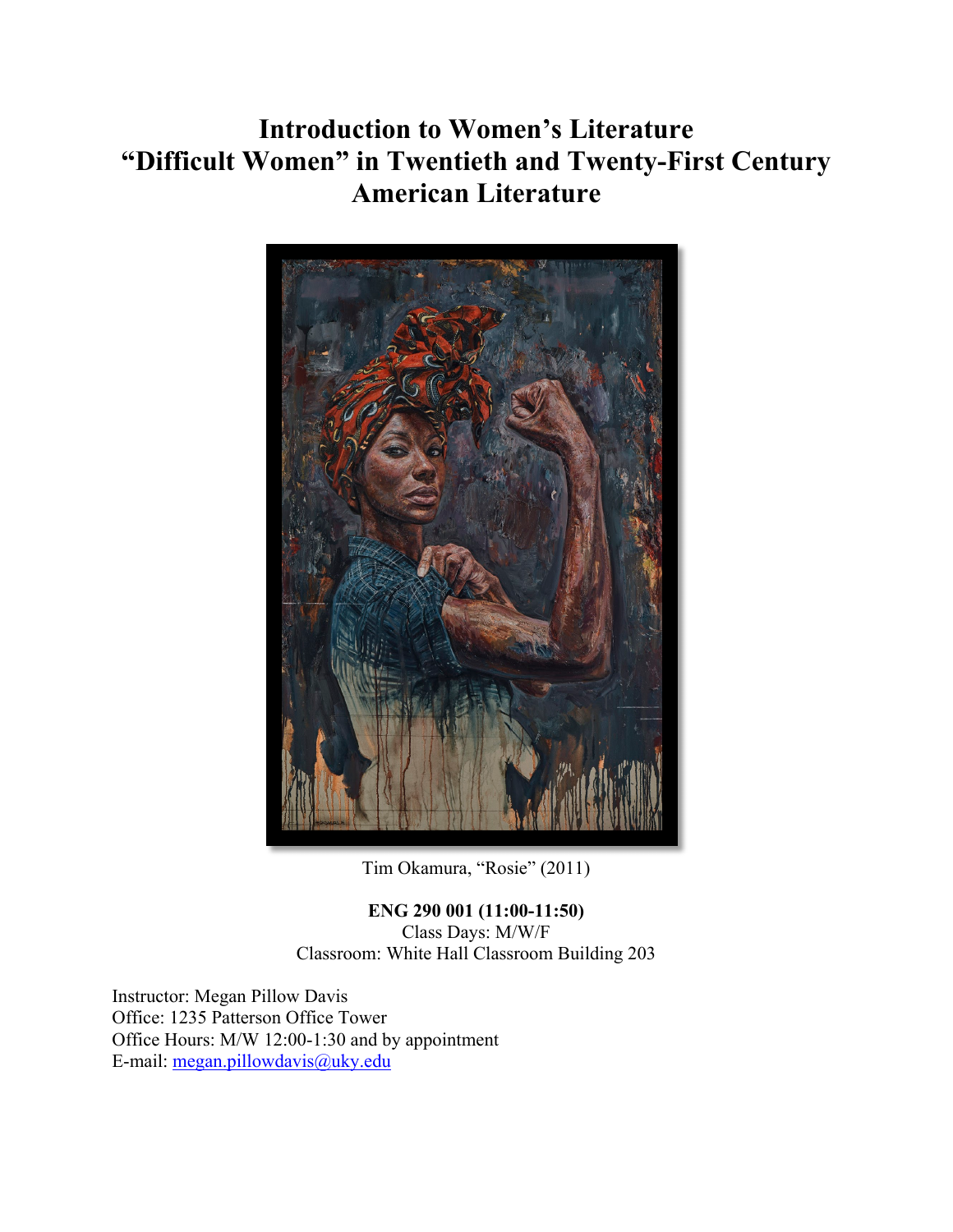### **Course Description**

In a 2017 interview in *The Chicago Review of Books*, Amy Brady asked Roxane Gay why she titled her newly-released short story collection *Difficult Women*. "As I considered the women in this collection, I realized they would be termed "difficult" because that's a catch-all term for women who don't shut up and look pretty," she said. "The women in my stories are messy and complicated. They face difficult situations and make difficult choices. *Difficult Women* felt like the perfect title to hold the spirit of these stories."

"Difficult women" is, in fact, an apt description of many of the female characters who populate the landscape of American literature. In this course, we'll examine literary representations of "difficult women" in 20<sup>th</sup>-century literature produced by women whose intersectional identities make this categorization particularly fraught. From Nella Larsen's adrift outsider Helga Crane to Toni Morrison's independent, unconventional Sula and beyond, together we'll consider what it means to be a "difficult women," and we'll examine novelistic representations of "difficult women," the historical and cultural patterns that helped to shape those representations, and we'll consider how those representations evolved – and didn't – over the course of the century. We'll supplement our reading of these novels with several shorter prose readings, including excerpts from Gay's short story collection, as well as with research into the impact of Jim Crow laws, the eugenics movement, the removal of Native American children to federal institutions, and other structures and systems that marginalized people of color in America in the 20<sup>th</sup> century and women of color in particular.

This course explores short stories and novels to introduce students to the ways in which we read and write about literature, particularly how we form convincing arguments based on those texts. This course is writing intensive, which means that a significant portion of class time will be devoted to the writing process. In addition to regular class participation, students will be evaluated on formal writing assignments, informal responses, and quizzes.

# **Please read this syllabus closely. Remaining enrolled in this class means that you have read and understood all of the content in this syllabus and that you agree to abide by all of the outlined guidelines and policies contained within.**

### **Required Texts**

*Quicksand,* Nella Larsen (1928) *Their Eyes Were Watching God,* Zora Neale Hurston (1937) *Sula*, Toni Morrison (1973) *The House on Mango Street*, Sandra Cisneros (1984) *Gardens in the Dunes*, Leslie Marmon Silko (1999) *Difficult Women,* Roxane Gay (2017)

### **Shorter Readings (links available on Canvas)**

"And It Can Never Be Too Dark or Too Bright" by Leesa Cross Smith "A Husband Should Be Eaten And Not Heard" by Megan Giddings "The Future Looks Good" by Lesley Nneka Arimah "Elementary" by Monet Patrice Thomas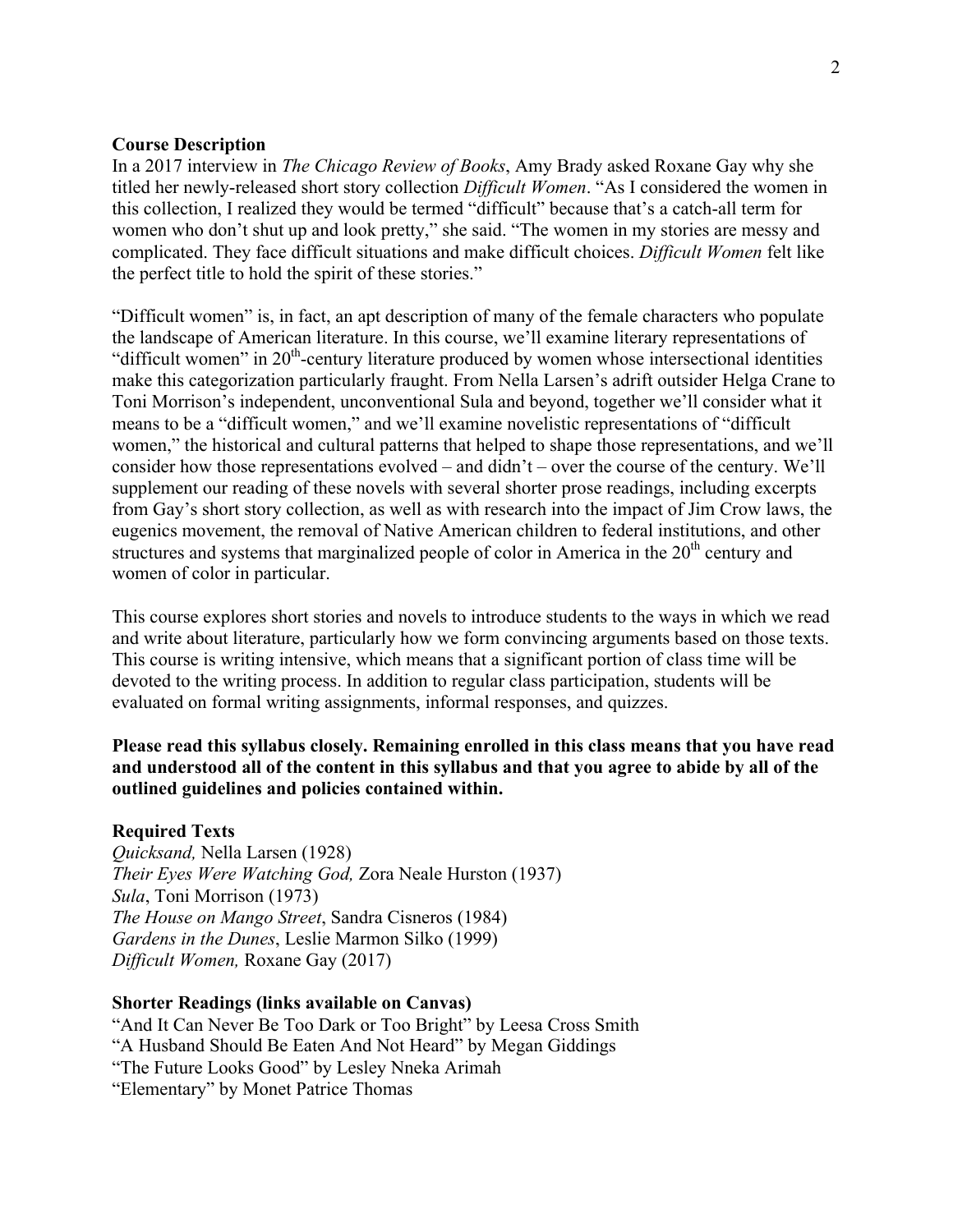"A Woman of Color Walks Down a Path" by Emi Benn "Mary When You Follow Her" by Carmen Maria Machado "The Awakening" by Crystal Wilkinson

# **Recommended Texts (not required, but useful)**

*The Broadview Pocket Glossary of Literary Terms "They Say/I Say": The Moves that Matter in Academic Writing by Gerald Graff and Cathy* Birkenstein

# **Course Goals and Learning Outcomes**

This introduction to the study of literature has these goals:

- Students will become acquainted with literature written in different time periods and genres.
- Students will develop strategies appropriate for literary study by analyzing themes, characters, tropes, and other literary conventions, as well as building a vocabulary required for written and oral discussion of those ideas.
- Students will examine the fundamentals of literary argument in order to further the development of such strategies.
- Students will improve writing skills through extensive drafting and revision of major essays, for a total of 15 pages. Students will construct arguments, use textual evidence, and incorporate secondary materials when necessary in those essays. Students will also improve writing and analytical skills through a number of short-response assignments.

### **Course Policies**

On-Time Attendance and Participation:

Since discussion will be an integral part of the course, you must be prepared for class, on time, and you must offer productive comments based on the assigned readings. Preparation involves not only reading but also making notes about the reading so that you are prepared to discuss issues in-depth. Please expect regular reading quizzes and in-class writing assignments – they will be a routine way to reflect on the previous night's reading and a way to help prepare you for class discussion.

You can accrue three unexcused absences without penalty on a M/W/F schedule. When you reach your fourth unexcused absence, your final course grade will be reduced by a half letter grade for each unexcused absence thereafter. Be aware that you are responsible for making up any coursework missed when you miss a class. In addition, be aware that *any* absence will negatively impact your participation grade as you will not be in class to contribute. To receive an excused absence, you must provide official documentation; if for a sponsored University activity (such as intercollegiate athletics), documentation must be provided in advance. The University Senate and the English Department set a limit on unexcused absences at  $1/5<sup>th</sup>$  of the total class meetings.

# **Please note: This means that, according to university and class policy, you will receive an E**  for the course on your 6<sup>th</sup> unexcused absence, or you must withdraw from the course. **THERE ARE ABSOLUTELY NO EXCEPTIONS TO THIS POLICY.**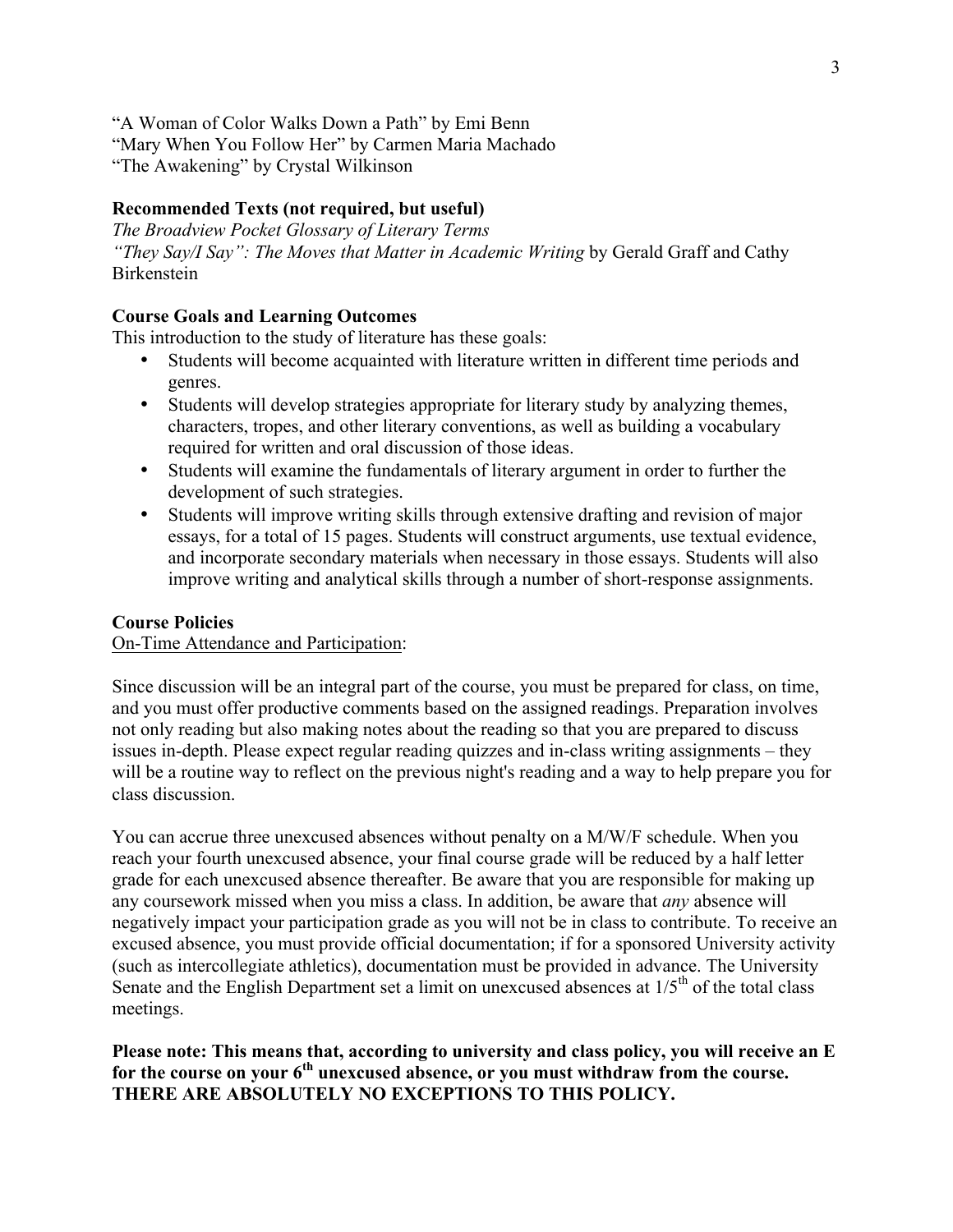If you are 15 minutes late to class, you will be marked absent for the day, unless otherwise decided on by the instructor and student. If you will have a consistent problem making it to class on time, you will need to discuss this matter with me as soon as possible so that we can come up with alternatives. Being marked absent for a tardy will become an unexcused absence, weighing against your total number of unexcused absences, if you cannot provide proper documentation. If a quiz occurs, you can only make it up if you have a valid, documented excuse for your tardiness. So be prepared and on time!

One more note about attendance and participation: In this section of the class policies I also like to include what I expect from you in terms of our interactions as students and instructors. This is not a class you can miss and expect to pass. This is not a course that you can come unprepared and expect to pass. Attendance and participation are not only about your own well-being and learning, but also a matter of ethos and being a citizen of the university and class community. It shows mutual respect to the instructor and your colleagues, not to mention to yourself. The policies above outline a basic and practical guide to what these mean to the functioning of the classroom, however, it means much more than simply attending and raising your hand once in a while. It means taking an active part in your learning. I will offer plenty of opportunities for you to participate through reading quizzes, group work, workshops, presentation responses, and class discussions. Please take note: I will be recording participation grades for you during every class session, so if you have a question about your participation at any time, I should be able to give you an accurate assessment of where you are performing well and where you can improve.

# Office Hours and Instructor Communication

I am here to help you succeed, not fail. Sometimes failure is part of this process, but most of the time I find that students rise to the challenges they face and overcome them in novel ways. I cannot help you all in the same way; you all have individual situations, and as a result, you will most certainly benefit from one-on-one discussion with me about your performance. To that end, I will hold regular office hours for you every week. These hours are not for me; they are for you. If you have any issues, concerns, or questions that need special attention, or if you just feel the need to make sure you are on track and we are both on the same page, please come see me. I strongly encourage you not to wait until there's a problem to come to see me. Often the best way to make sure you're staying on track is to check in with me on a regular basis so that you know your areas of strength and areas of needed improvement and can work to enhance both throughout the semester.

# **If you miss a class and want to know "Did I miss anything?", do not ask me to attempt to recreate for you in a conversation or via email what happened in class. That is impossible; what happens in the classroom can simply not be recreated. If you do miss a class, ask a classmate, do the work missed and move on.** And do your best to make sure your absence is excused.

Email is my preferred method of communication. If you email me, I will respond by the next weekday (excluding holidays). Please be courteous and professional in your correspondence (use a subject heading, complete sentences, sign your name at the end, etc.) and in your expectation of a response (in other words, if you email me at 3 a.m., don't expect me to respond before class the next day). This is good practice for the kind of communication you'll be expected to engage in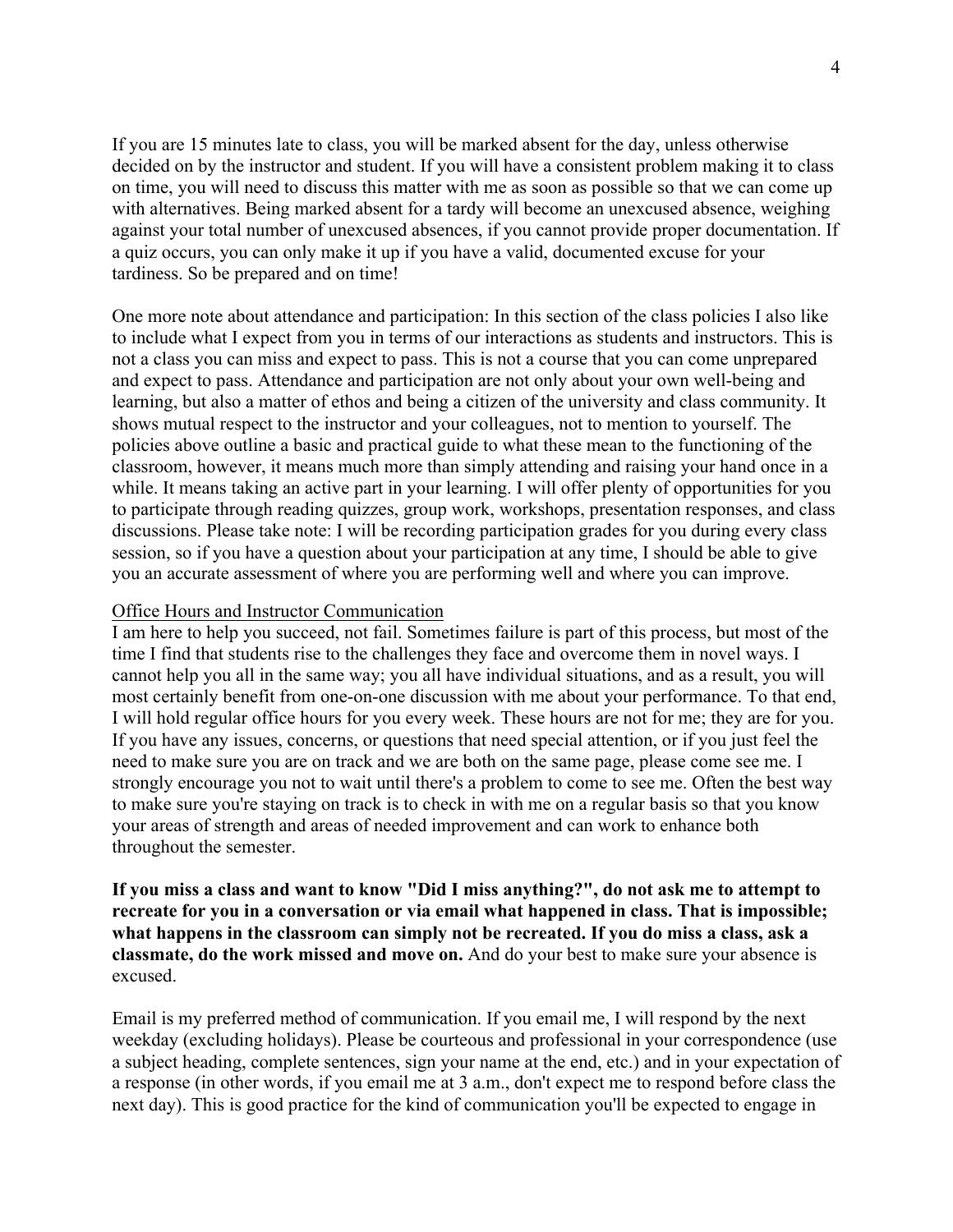the working world. Email will be the official way for me to relay something important to you. Please check your email at least once per day.

### Grade Questions

**I will not discuss grades in any way through email – no exceptions.** This is not only a policy of mine, but a university privacy issue and an issue of federal privacy policy (FERPA). I am happy to discuss grades, participation and performance at any time during the semester as long as the discussion is in person during office hours or by appointment. Please remember, however, that it is your job to monitor your grades, know your attendance, be aware of how much you feel you're engaging the class, and make this class your own. **Extra credit in this course is offered very rarely, with the exception of extra credit offered for completing the end-of-semester class evaluation.**

Lastly, I will be inputting scores into Canvas as you receive them for your projects and assignments. There will be a column that claims to give you a grade "total," perhaps in a percentage. This is not your final grade. Final grades are calculated with your assignments as well as attendance and participation scores. These will be included once the semester is over. I am including this part here because your grade should never be a surprise. If you have any concerns we can speak about them in office hours. Keep track on Canvas and with me individually and you should have a perfect idea of your final grade. This will prevent gaps between what you "believe" your final grade "should**"** be and what it actually "is" once everything has been calculated.

**Please note:** if you have turned in any assignments late or have missed more than the two unexcused absences for the semester, you can be certain you will not receive an "A" for this class regardless of the quality of the work you have turned in. That should give you a good estimation of where you stand as the semester comes to a close. We will talk more about this (hopefully outside of class as well) as the semester goes on.

#### Late Assignments

All assignments are due at the beginning of the class period on the due date. **Late assignments are not accepted unless you are using an extension or have an excused class absence and have cleared the late assignment with me first.** You may request (in advance) one two-day extension of the due date on the final draft of a major written assignment. Late assignments are not accepted unless a two-day extension has been requested and approved in advance of the deadline. If you are absent on a day when an assignment is due, you will be allowed to hand in or make-up that work *only* if the absence is officially excused.

#### Plagiarism

Part II of Student Rights and Responsibilities states that all academic work, written or otherwise, submitted by students to their instructors or other academic supervisors, is expected to be the result of their own thought, research, or self–expression. See section 6.3.1 online at http://www.uky.edu/StudentAffairs/Code/Section VI.pdf In cases where students feel unsure about a question of plagiarism involving their work, they are obliged to consult their instructors on the matter before submission. When students submit work purporting to be their own, but which in any way borrows ideas, organization, wording or anything else from another source without appropriate acknowledgment of the fact, the students are guilty of plagiarism.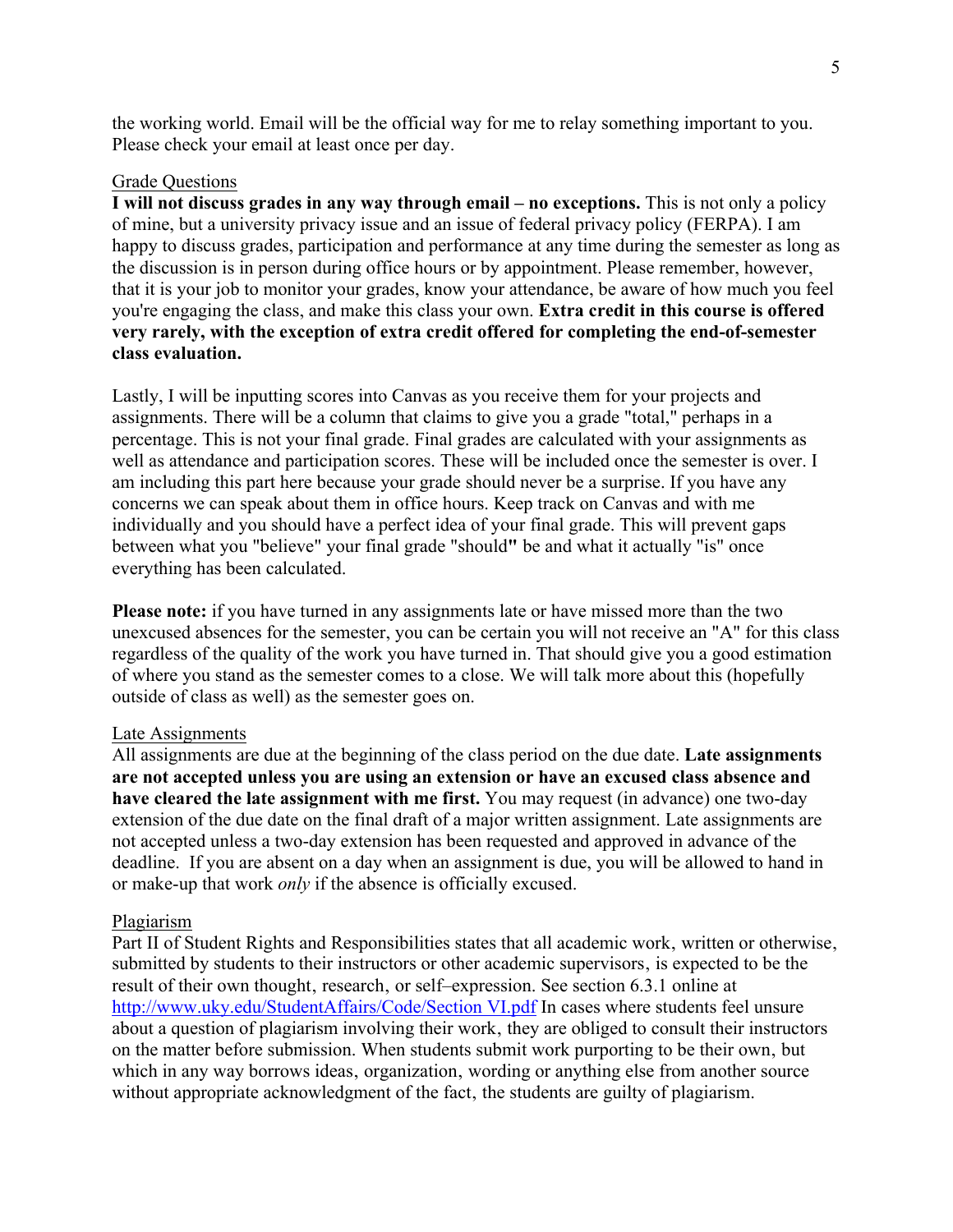Plagiarism includes reproducing someone else's work, whether it be published article, chapter of a book, a paper from a friend or some file, or another source, including the Internet. Plagiarism also includes the practice of employing or allowing another person to alter or revise the work which a student submits as his/her own, whoever that other person may be. Plagiarism also includes using someone else's work during an oral presentation without properly citing that work in the form of an oral footnote.

Whenever you use outside sources or information, you must carefully acknowledge exactly what, where and how you have employed them. If the words of someone else are used, you must put quotation marks around the passage in question and add an appropriate indication of its origin. Plagiarism also includes making simple changes while leaving the organization, content and phrasing intact. However, nothing in these Rules shall apply to those ideas which are so generally and freely circulated as to be a part of the public domain.

You may discuss assignments among yourselves or with me or a tutor, but when the actual work is done, it must be done by you, and you alone unless the assignment has been designed to be conducted with a partner or small group of classmates. All work submitted must be new, original work; you may not submit work you have produced for another purpose or class, including a previous CIS or WRD 110 course. Please be aware that the minimum penalty for plagiarism is a zero on an assignment; in major instances, it can result in receiving an E in the course.

# Class Conduct

We will have fun and work hard this semester, and there will be a great deal of give and take in our discussions. But we will only have fun if you conduct yourself with respect for yourself and others. In general, I am asking you to attend to the following issues:

- 1) come to class prepared (do all reading and come prepared to discuss it; do all homework) and take pride in the work you do
- 2) offer support and encouragement to your classmates
- 3) listen to others carefully before offering your opinion
- 4) talk to me outside of class if anything that happens during class bothers you

We all know we live in the real world, and I acknowledge that some of you, for family or work reasons, may have a need to keep your a cell phone on and available. Historically, however, cell phones and other technology have also been a tremendous distraction in the classroom, so I ask you to adhere to a few basic guidelines for all of your mobile devices, tablets and/or computers:

- All cell phones must be kept on silent or vibrate while in my classroom. Please explain to your friends and family that **under no circumstances will you be responding to texts during the fifty minutes that you are in my classroom**. If they need to speak with you urgently enough to interrupt my class, they need to call you. And if you do receive a phone call that you absolutely must take, leave the classroom to take it.
- All computers and tablets must be used expressly for class activities, note-taking, etc.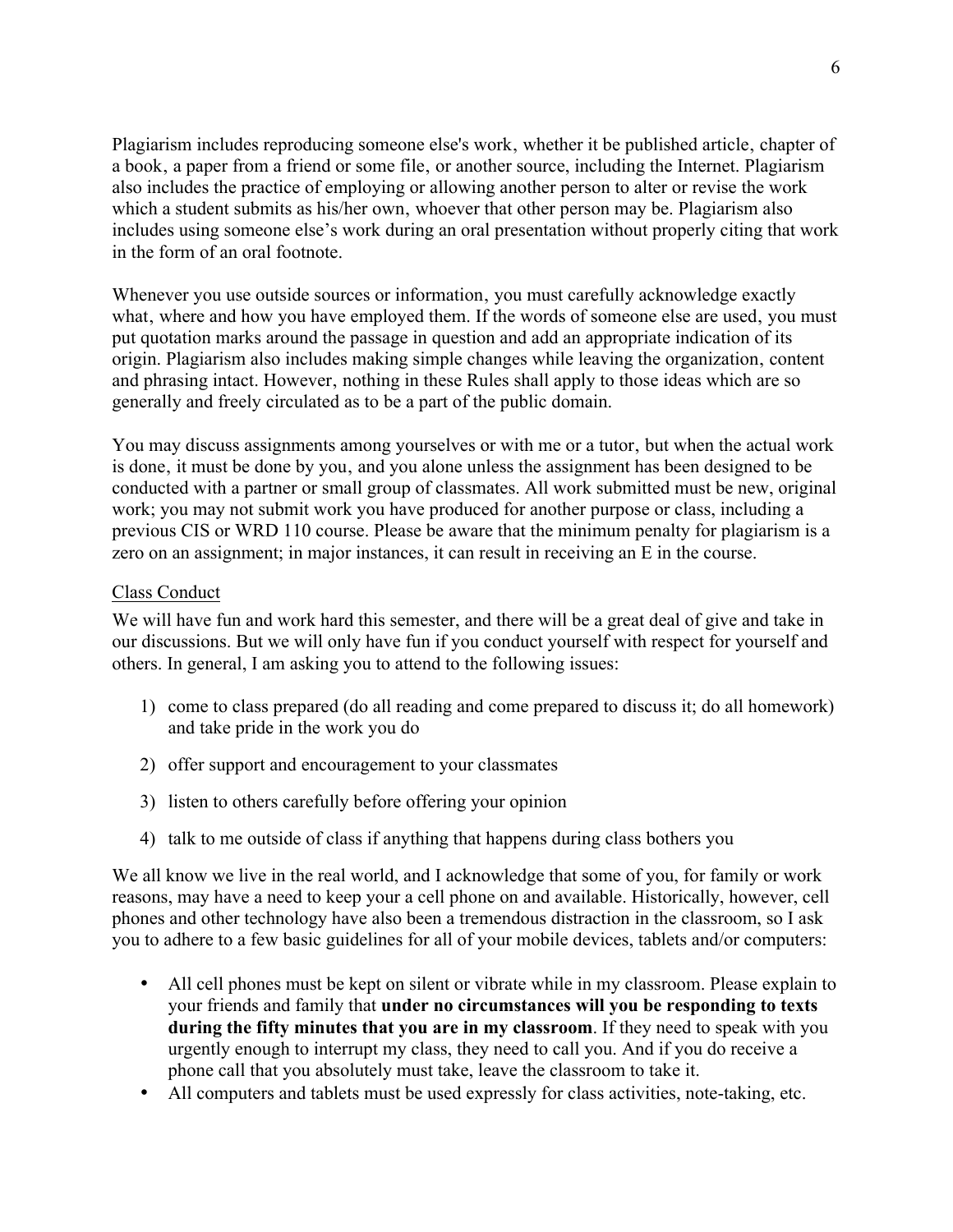Using your cell phone to take notes is not allowed. In other words, do not use any of your technology to surf the Internet, watch YouTube videos, use Facebook messaging and chat to talk to friends, etc. unless directed to do so.

• **These guidelines are subject to change at any time.** Any violation of these policies by any member of the class will cause me to reevaluate my classroom policy and may result not only in your individual loss of technology privileges, but also in loss of those privileges for the entire class.

Please also remember that, although you may consider them antiquated, a pen and paper are perfectly acceptable technological tools for taking notes in class.

As a general rule give your respect to the instructor, your classmates, and yourself by staying on task. Also, refrain from eating, sleeping, reading irrelevant materials, talking once class is in session unless asked to do so, and entering the classroom late or leaving early without permission. Engaging in such activities will have an adverse effect on your participation grade and, eventually, your final grade. But more than that these guidelines will help you to take ownership of the class.

Students who engage in behavior so disruptive that it is impossible to conduct class may be directed to leave for the remainder of the class period. See the UKY's Code of Student Conduct for further information on prohibited conduct:

http://www.uky.edu/StudentAffairs/Code/part1.html

# Canvas

The daily schedule may change during the semester. You will be responsible for being present in class to be informed of these changes. All of the major assignments will have documents that will outline the guidelines for that particular project, which will be posted to Canvas. Please refer to these documents for details about the assignments. If you lose an assignment page or handout, you are expected to get a copy from Canvas or another student rather than from me. In general, all assignments will require a creative title, your name, my name, and the date, but this is particularly important for items posted to Canvas or other online space. You are responsible for keeping back-up (I recommend several) copies of all your work since electronic texts can be lost. You are also responsible for checking to make sure that your assignments are posted to the correct resource, whether it is Canvas or not, on time, in the right location, and in the right format.

### Writing Center/Media Depot/Campus Technology Resources

The Writing Center is located in W. T. Young Library in the Hub, room B 108B (phone: 859- 257-1368). You can walk in or make an appointment online (http://web.as.uky.edu/oxford). The staff can assist you at any stage of the writing process and can help you learn to identify issues with all aspects of your writing as well as work with you on visual design. Again, I encourage you to seek out their help well in advance to stay on top of possible issues in your work rather than waiting until an issue arises.

Since we will be working with video this semester, I also suggest that you plan a visit to the Media Depot, also in the Hub. They have equipment such as green screens, professional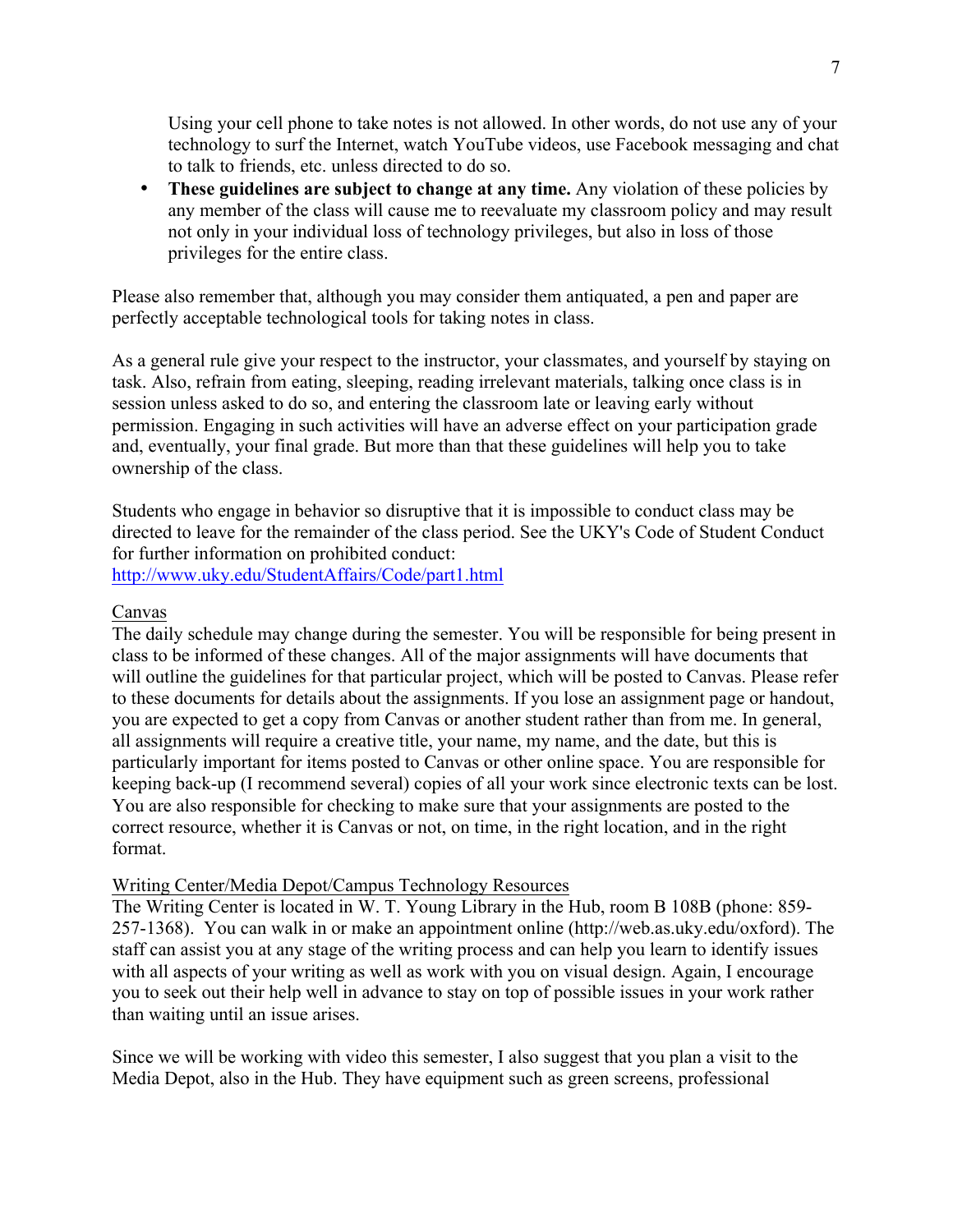recording equipment and software, cameras, and media experts to help students with presentations and projects. Read more online at www.uky.edu/ukit/mediadepot.

For a brief overview of all of the technology resources that are at your fingertips while a UK student, please visit www.uky.edu/ukit/techtips.

#### Students with Special Needs

Your success in this class is very important. If you are registered with the Disability Resource Center (DRC) and require special accommodations to complete the work for this course, please talk to me about the accommodations that you need. We can work together to adapt assignments to meet your needs and the requirements of the course. Please be aware that I will need to see a copy of your letter from the DRC before I offer accommodations; they cannot be granted retroactively. Please contact the DRC at 859-257-2754 if you have questions about your eligibility for special accommodations.

#### Basic Needs Security

Any student who faces challenges securing their food and/or housing and believes this may affect their performance in this course is strongly encouraged to contact the Dean of Students for support. Furthermore, please notify the professor of this course, if you feel comfortable in doing so. This will enable her to provide any resources she may possess as well.

### Course Content Note

At times this semester, we will be discussing fictional and historical events that may be disturbing, even traumatizing, to some students. If you suspect that specific material is likely to be emotionally challenging for you, I'd be happy to discuss any concerns you may have before the subject comes up in class. Likewise, if you ever wish to discuss your personal reactions to course material with the class or with me individually afterwards, I welcome such discussions as an appropriate part of our classwork.

If you ever feel the need to step outside during a class discussion, you may always also do so without penalty. You will, however, be responsible for any material you miss. If you do leave the room for a significant time, please make arrangements to get notes from another student or see me individually to discuss the situation.

# **Assignments and Major Projects**

Close Reading Essay (15%): 2 pages (approximately 500 words) For this first assignment, you will choose a paragraph from one of the novels, novellas or short stories we read in class, but not a paragraph that we have discussed in detail in class. You will use the process of close reading that we will learn and practice in class to complete this assignment.

Literary Analysis Essay (15%): 4 pages (approximately 1000 words) You will choose from the texts we have read in class and write an analysis of that text. You will be expected to use relevant formal literary terms, to show an awareness of a possible range of interpretations, and to put forth an argument about that text using specific literary examples. Your analysis may take into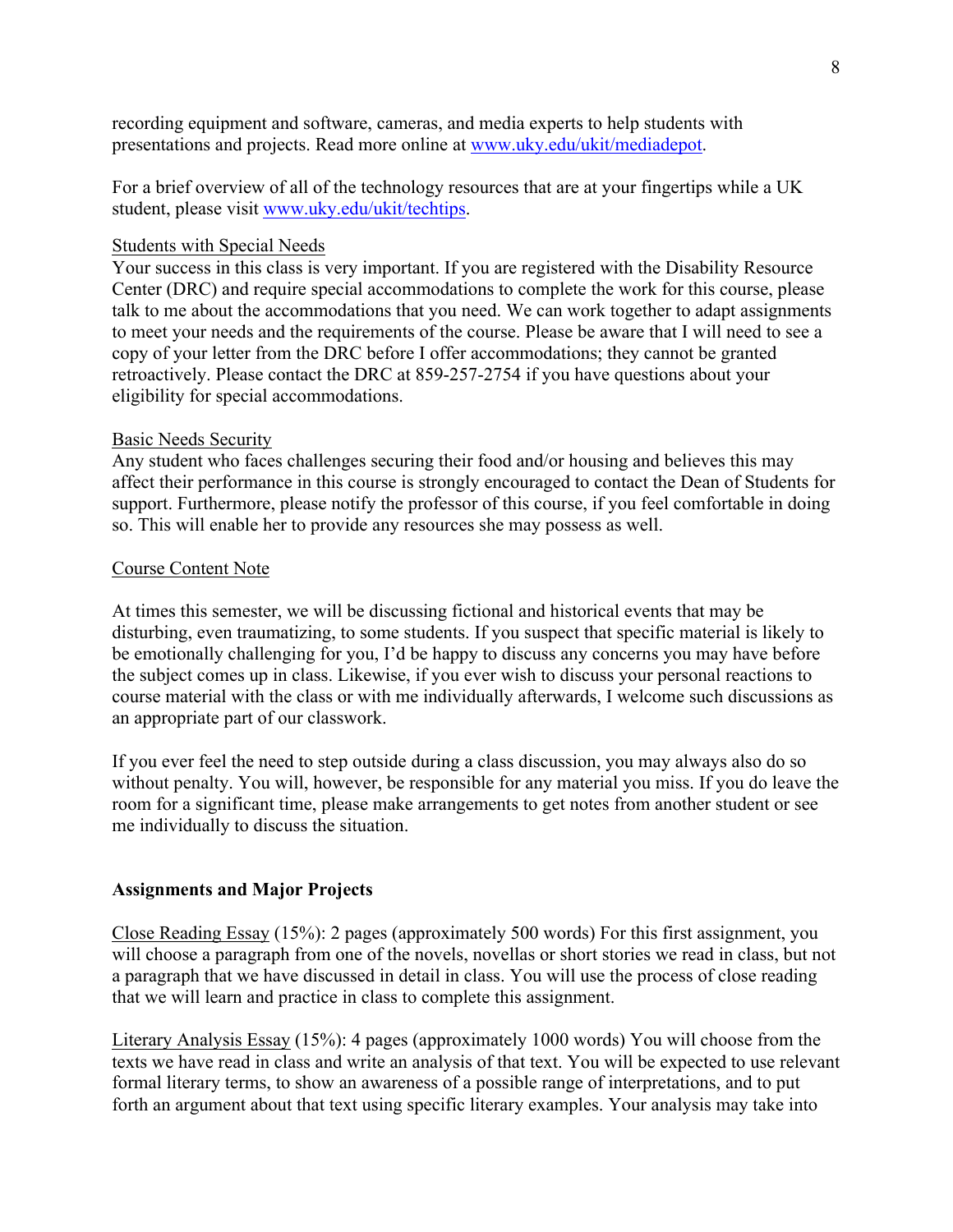consideration the historical and cultural context of the text under discussion and/or the ethical issues raised by the text. You will also be expected to produce a draft of your essay for an inclass workshop so that you can receive feedback before submitting the final essay.

Digital Project: The Hidden Story of a Difficult Woman (25%): For your final major assignment in this class, you will work in groups of 4 or 5 to tell the story of a "difficult woman" character in one of the texts whose characterization you feel still needs explanation or enlightenment or is somehow unfulfilled. Your charge in this project is to "fill in the gaps" of this person's story. What can your group tell us about the character that didn't make it onto the page? What information might make them more compelling? More important? More dangerous? More understandable? This assignment, then of course, will take considerable creativity, and you'll use a Wix website as a vehicle to house their story. Ideas for how to flesh out their story can include, but are not limited to: diary entries or poetry written by the character; scene analysis from the character's perspective; video interviews with the character; a podcast; the character's commentary on historical and cultural events that relate to the novel and/or the time period in which it is set or written; maps drawn by the character or drawings of important moments in the text with new insights; and more. You will be required to have at least 3 sources for this project that relate specifically to the text and its cultural moment. This project should be a robust, interactive, multimodal website by the time it is complete; we will be taking a look at these in class on the last day of the semester. You will be given both an individual grade (15%) and a group grade (10%) for this project.

Discussion Board Responses (15%): (approximately 2000 words over the course of the semester) Each week, I will craft a question for discussion, and each week, you will be expected to write a 150-word response to that question. There will be weeks that we may skip this because of due dates for other assignments and/or holidays. The purpose of these responses is to give you the opportunity not just to read the material, but to think carefully about it, to come into the classroom with something to say about each text, and to give you more opportunity to practice crafting argument. Your responses should be thoughtful and original and should use textual evidence to support your claims.

Group Discussion Leader (10%): At the beginning of the semester, I will give you the opportunity to sign up for one class period to help kick off class discussion. You'll participate as discussion leader with a small group. You will be asked to make a few observations about the text, to bring in a little outside research about the text, and to pose a few questions for the class; this will involve an approximately 5-minute presentation to the class at the beginning of discussion and continued participation throughout the class period to assist in guiding discussion of the day's material.

Participation (20%) Lively exchange on the texts depends on all the students in the class; therefore, relevant discussion of texts and related topics is required on a daily basis in this course. All assigned materials must be read by the time they are due, and you must come prepared to comment and question during class discussion. I do keep track of in-class participation—both class-wide and small group work.

Participation in class discussion means students are expected to: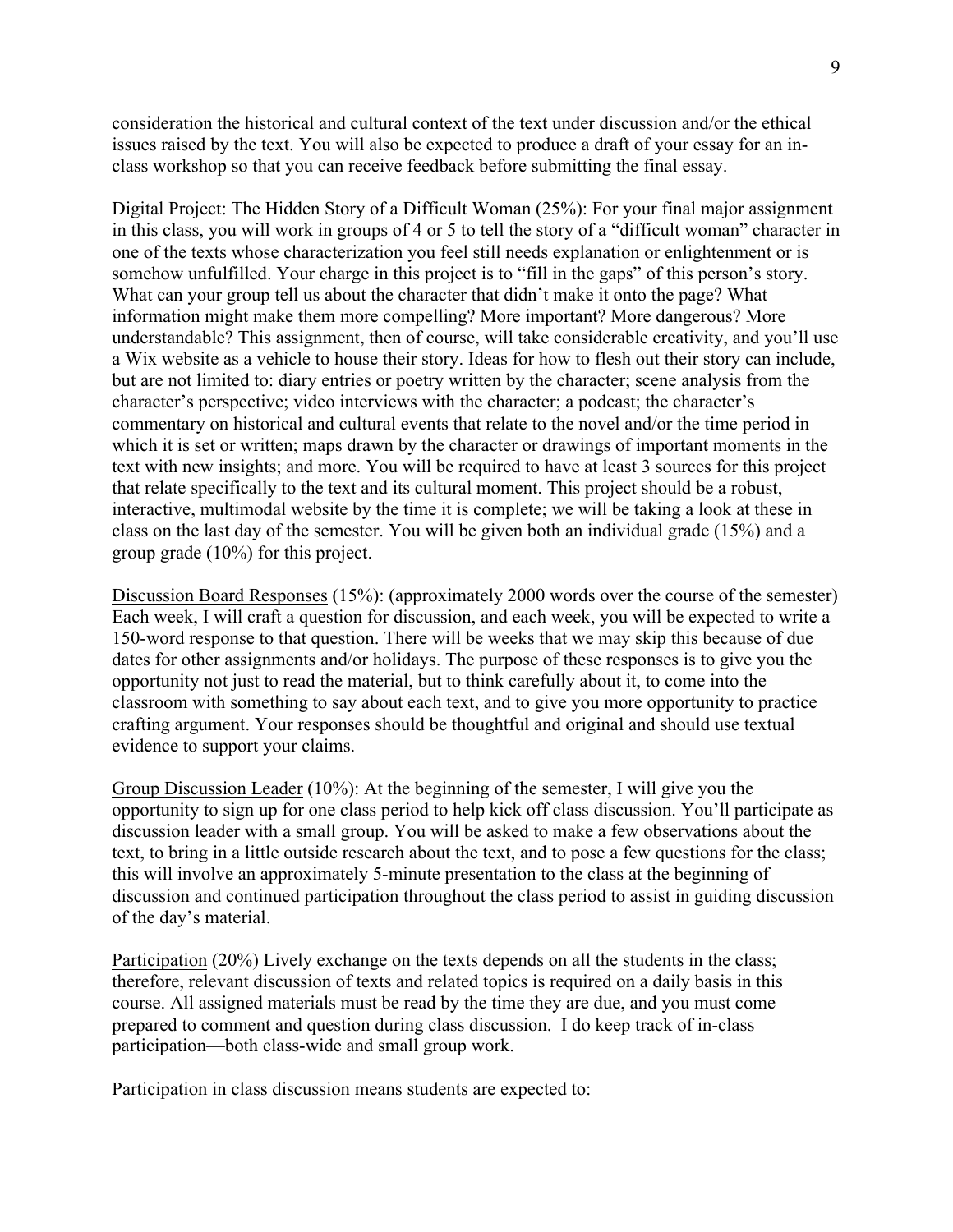- come to class having completed assigned readings and discuss them when appropriate;
- demonstrate an active interest in the topic being discussed by both verbal and nonverbal behaviors;
- take part in class discussion instead of engaging in irrelevant side conversations;
- demonstrate an active commitment to share thoughts and reactions with other students;
- assume responsibility for involving other students in all subjects discussed (listening, asking questions, and allowing space for others to contribute);
- respect the instructor and colleagues and their contributions with polite and tolerant behavior

# **In order to earn an A in participation, your performance on the above criteria must be exceptional.**

In addition to meaningful class discussion, the participation grade is also based on completing inclass work (both individual and group) throughout the semester. Also, students are required to check Canvas for announcements, assignments, and other posts as part of the participation grade. Attendance does not necessarily earn any participation points for the day.

Format: All assignments must adhere to MLA guidelines. Assignments must be typed in 12 point, Times New Roman font, double-spaced, and have one-inch margins. Source citation must also meet MLA standards.

# **Grading**:

 $A = 90-100$  $B = 80-90$  $C = 70 - 80$  $D = 60 - 70$  $E =$  below 60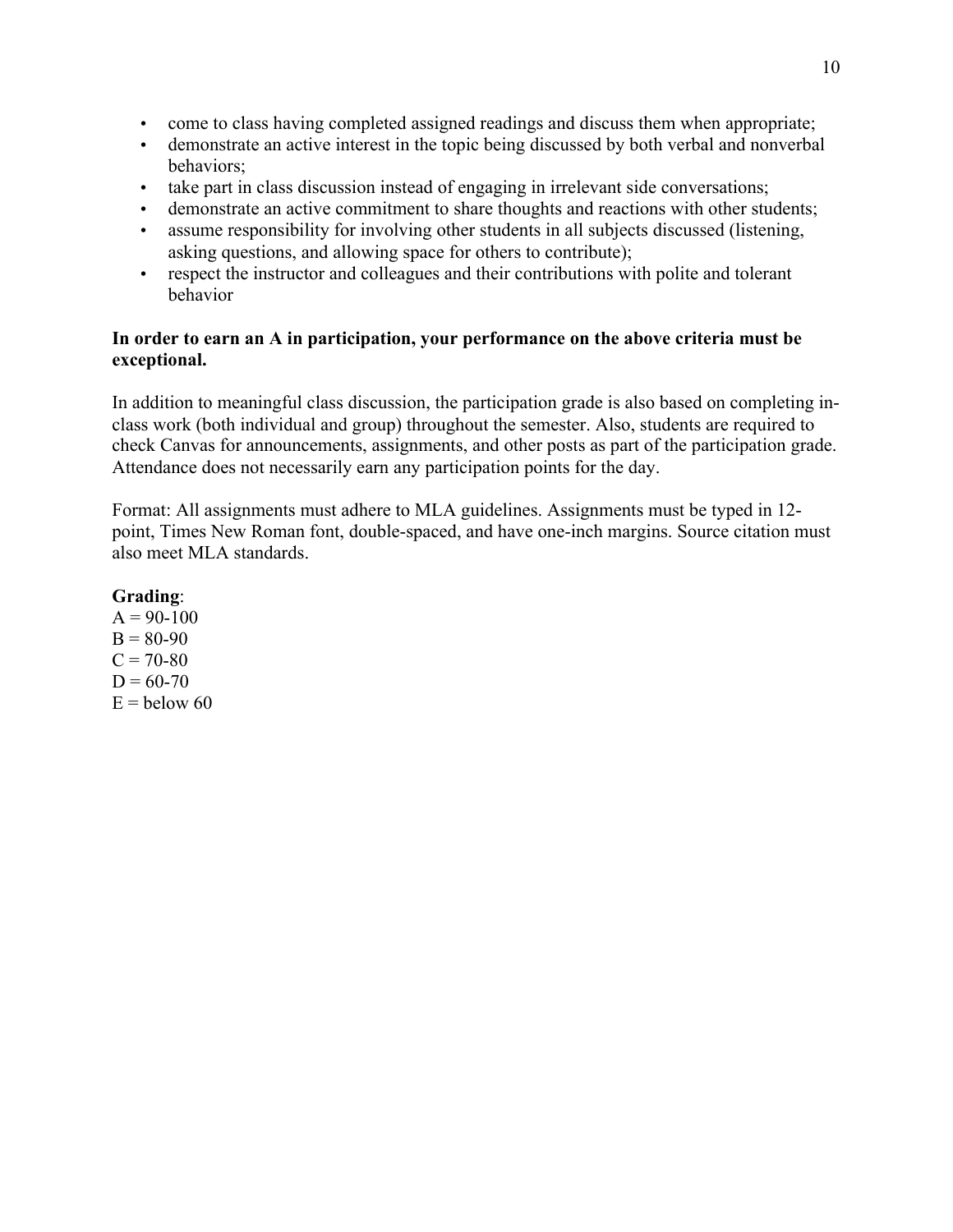# **Tentative Course Schedule**

# *Note: This schedule will change as necessary for the needs of our class.*

Come to class prepared (having read, annotated, and considered) the texts listed for the day.

| Week   | <b>Monday</b>                                                                                                                                  | Wednesday                                                                                  | Friday                                                                                                                                                                           |
|--------|------------------------------------------------------------------------------------------------------------------------------------------------|--------------------------------------------------------------------------------------------|----------------------------------------------------------------------------------------------------------------------------------------------------------------------------------|
| Week 1 |                                                                                                                                                | Aug. 22: Course Intro;<br>syllabus overview                                                | Aug. 24: syllabus overview<br>contd.                                                                                                                                             |
|        |                                                                                                                                                | HW: read syllabus.                                                                         | <b>HW:</b> Read "Difficult"<br>Women," pgs. 35-43 in<br>Difficult Women Complete<br><b>Discussion Board (DB)</b><br>post #1 by Monday at<br>midnight. Set up Twitter<br>account. |
| Week 2 | Aug. 27: Author<br>introduction; "Difficult<br>Women."                                                                                         | Aug. 29: Author<br>introduction; Quicksand,<br>Intro and Chs. 1-3.                         | Aug. 31: Quicksand, Chs.<br>$4 - 10.$                                                                                                                                            |
|        | HW: Quicksand,<br>Introduction and Chs. 1-3.<br>DB post #1 due.                                                                                | HW: Quicksand, Chs. 4-<br>10.                                                              | $HW: Quicksand, 11-18$<br>Complete DB post #2                                                                                                                                    |
| Week 3 | Sept. 3: NO CLASS -<br><b>LABOR DAY</b>                                                                                                        | Sept. 5: Close Reading<br>Introduction, Quicksand,<br>Chs. 11-18                           | Sept. 7: Quicksand,<br>$Chs.19-25$ (end of book)                                                                                                                                 |
|        | DB post $#2$ due.                                                                                                                              | HW: Quicksand, Chs.19-<br>25 (end of book)                                                 | <b>Assign Close Reading</b><br><b>Essay</b><br><b>HW:</b> review <i>Quicksand</i> for<br>final discussion; complete<br>DB post $#3$                                              |
| Week 4 | Sept. 10: Quicksand<br>final discussion<br>DB post #3 due.                                                                                     | Sept. 12: "Water, All Its<br>Weight," "The Mark of<br>Cain" and "The Future<br>Looks Good" | Sept. 14: Author<br>introduction; Their Eyes<br>Were Watching God,<br>Foreword and Chs. 1-3;<br>discuss close reading essay                                                      |
|        | HW: "Water, All Its<br>Weight" and "The Mark<br>of Cain," pgs. 23-34 in<br>Difficult Women, and<br>"The Future Looks Good"<br>(link on Canvas) | <b>HW:</b> Their Eyes Were<br>Watching God, Foreword<br>and Chs. 1-3                       | (draft due for workshop<br>next Friday)<br><b>HW:</b> Their Eyes Were<br>Watching God, Chs. 4-6                                                                                  |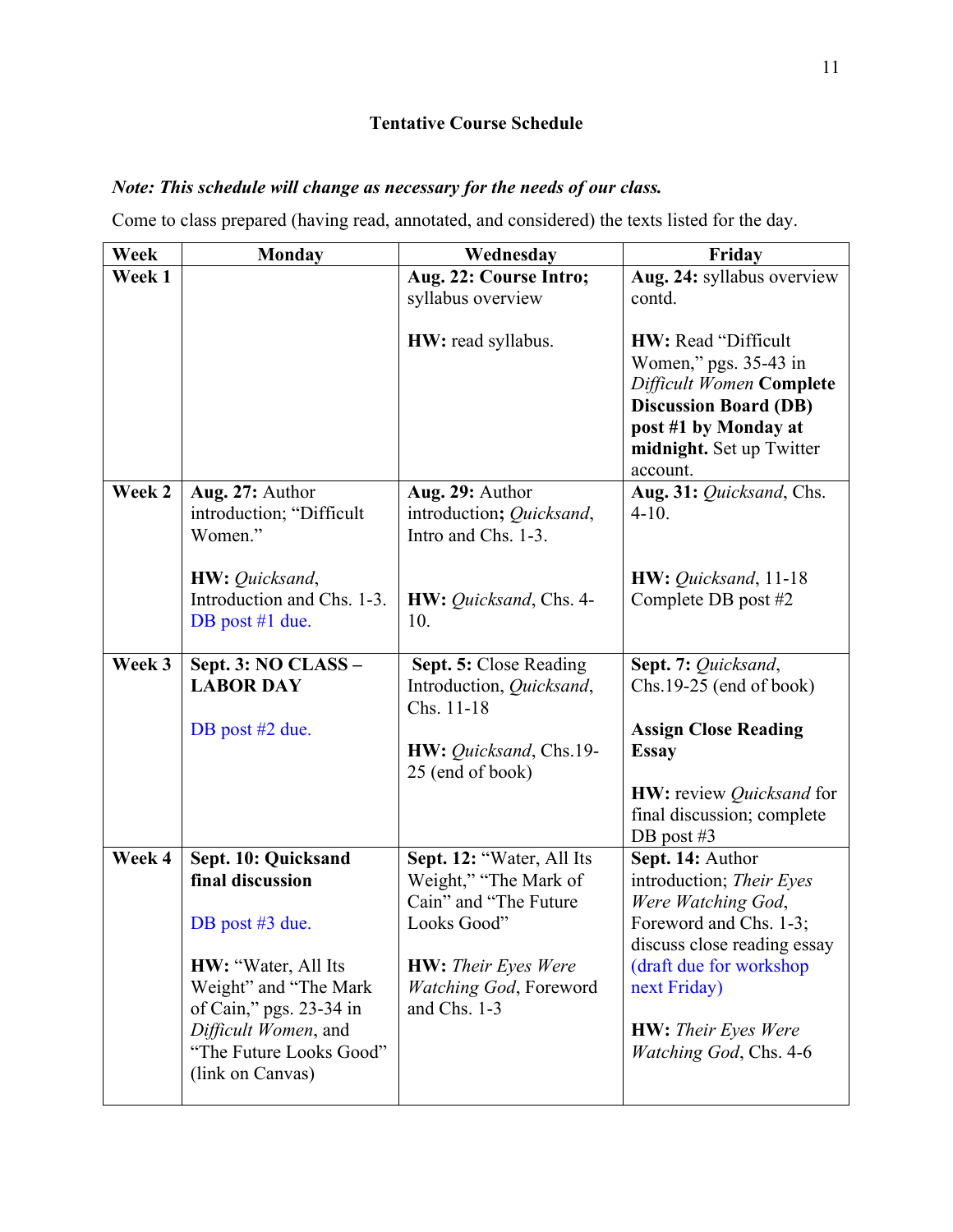| Week 5<br>Week 6 | Sept: 17: Their Eyes Were<br>Watching God Chs. 4-6;<br>more close reading<br>practice<br><b>HW:</b> Their Eyes Were<br><b>Watching God Chs. 7-10</b><br>Sept. 24: Their Eyes Were<br><b>Watching God Chs. 11-14</b><br><b>HW:</b> Their Eyes Were<br><b>Watching God Chs. 15-18</b> | Sept. 19: Their Eyes Were<br><b>Watching God Chs. 7-10</b><br><b>HW</b> : prep a draft for<br>workshop<br>Sept. 26: Their Eyes Were<br><b>Watching God Chs. 15-18</b><br><b>HW:</b> Their Eyes Were<br>Watching God, Chs. 19-20<br>and Afterword (end of<br>book); finish essay | <b>Sept. 21: Close Reading</b><br><b>Essay first draft due for</b><br>in-class writing workshop<br><b>HW:</b> Their Eyes Were<br>Watching God Chs. 11-14;<br>work on essay<br>Sept. 28: Their Eyes Were<br>Watching God, Chs. 19-20<br>and Afterword (end of<br>book)<br><b>Close Reading Essay due</b><br>by the beginning of class |
|------------------|-------------------------------------------------------------------------------------------------------------------------------------------------------------------------------------------------------------------------------------------------------------------------------------|---------------------------------------------------------------------------------------------------------------------------------------------------------------------------------------------------------------------------------------------------------------------------------|--------------------------------------------------------------------------------------------------------------------------------------------------------------------------------------------------------------------------------------------------------------------------------------------------------------------------------------|
|                  |                                                                                                                                                                                                                                                                                     |                                                                                                                                                                                                                                                                                 | HW: "And It Can Never<br>Be Too Dark and Too<br>Bright" (link on Canvas);<br>"FLORIDA" and "La<br>Negra Blanca," pgs. 45-75<br>in Difficult Women                                                                                                                                                                                    |
| Week 7           | Oct. 1: "And It Can Never<br>Be Too Dark and Too<br>Bright"; "FLORIDA"; and<br>"La Negra Blanca"<br>Discussion of Literary<br>Analysis Essay<br>HW: Sula, Foreword<br>through 1920                                                                                                  | Oct. 3: Author<br>introduction; Sula,<br>Foreword through 1920<br>HW: Sula, 1921 through<br>1922                                                                                                                                                                                | Oct. 5: Sula, 1921 through<br>1922<br><b>Assign Literary Analysis</b><br><b>Essay</b><br>HW: Sula, 1923 through<br>1927 (end Part One)                                                                                                                                                                                               |
| Week 8           | Oct. 8: Sula, 1923<br>through 1927 (end Part<br>One)<br><b>HW</b> : Sula, 1937-1939                                                                                                                                                                                                 | Oct. 10: Sula, 1937-1939<br>$HW: Sula, 1940$ through<br>1965 (end of book)                                                                                                                                                                                                      | Oct. 12: Sula, 1940<br>through 1965 (end of<br>book); discuss literary<br>analysis essay<br>HW: prepare for final Sula<br>discussion; work on essay<br>draft                                                                                                                                                                         |
| Week 9           | Oct. 15: final Sula<br>discussion<br><b>MIDTERM</b><br>HW: "Open Marriage,"<br>"Bone Density," "I Am a                                                                                                                                                                              | Oct. 17: "Open Marriage,"<br>"Bone Density," "I Am a<br>Knife" from Difficult<br>Women and "A Husband<br>Should Be Eaten and Not<br>Heard" (link on Canvas)                                                                                                                     | Oct. 19:<br><b>Literary Analysis Essay</b><br>first draft due for in-class<br>writing workshop<br>HW: The House on Mango<br>Street, Introduction through                                                                                                                                                                             |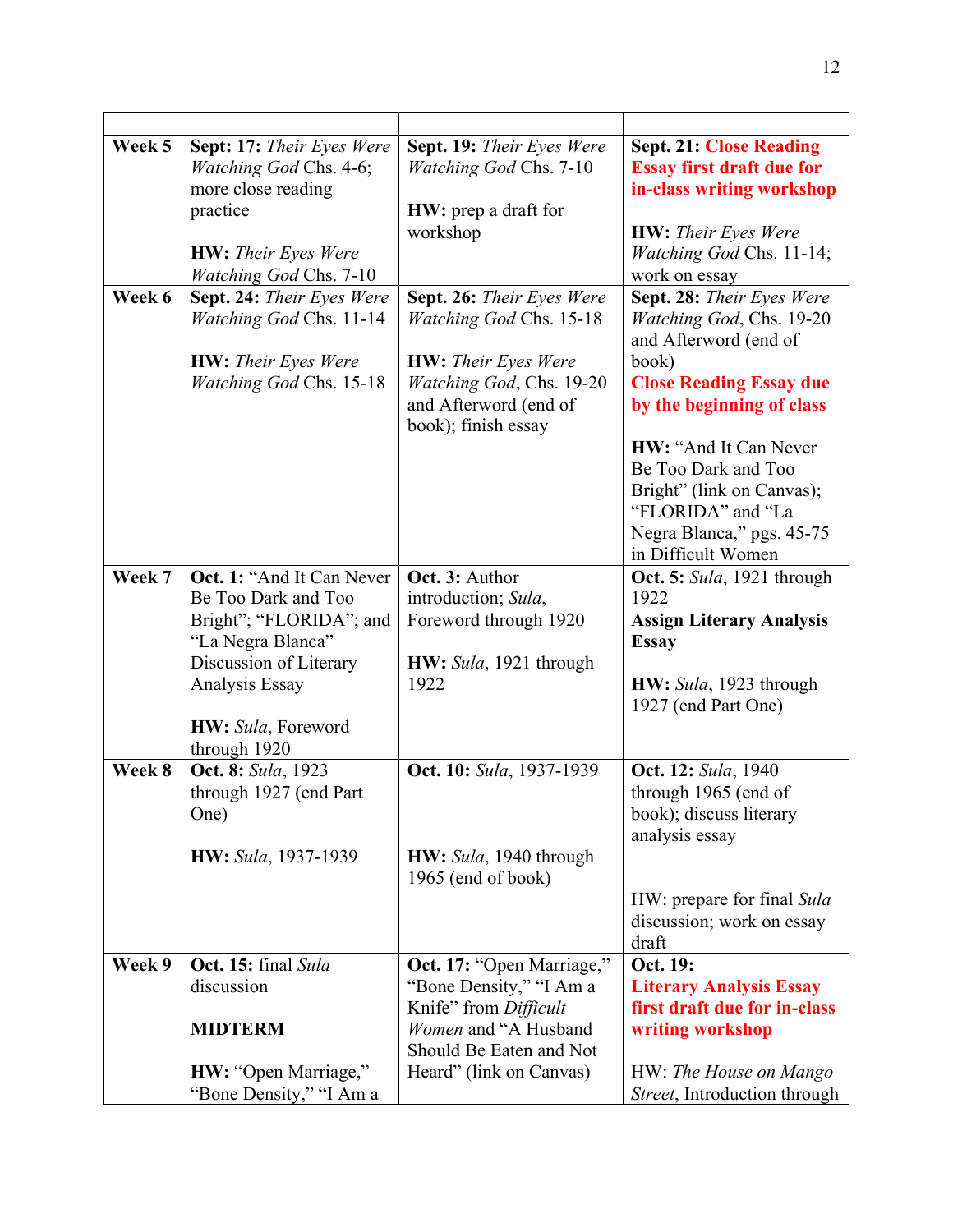|            | Knife" from Difficult<br>Women and "A Husband<br>Should Be Eaten and Not<br>Heard" (link on Canvas)                                                                                                                                                                                                     | HW: prep essay for in-<br>class workshop tomorrow                                                                                                                                                                            | "My Name"                                                                                                                                                                                                                                                                                              |
|------------|---------------------------------------------------------------------------------------------------------------------------------------------------------------------------------------------------------------------------------------------------------------------------------------------------------|------------------------------------------------------------------------------------------------------------------------------------------------------------------------------------------------------------------------------|--------------------------------------------------------------------------------------------------------------------------------------------------------------------------------------------------------------------------------------------------------------------------------------------------------|
| Week<br>10 | Oct. 22: Author<br>introduction; The House<br>on Mango Street,<br>Introduction through "My<br>Name"<br><b>HW</b> : The House on<br>Mango Street, "Cathy<br>Queen of Cats" through<br>"Alicia Who Sees Mice"                                                                                             | Oct. 24: The House on<br>Mango Street, "Cathy<br>Queen of Cats" through<br>"Alicia Who Sees Mice"<br><b>HW:</b> The House on Mango<br>Street, "Darius and the<br>Clouds" through "Papa<br>Who Wakes Up Tired in<br>the Dark" | Oct. 26: The House on<br>Mango Street, "Darius and<br>the Clouds" through "Papa<br>Who Wakes Up Tired in<br>the Dark"; final questions<br>on literary analysis essay<br><b>HW:</b> The House on Mango<br>Street, "Born Bad" through<br>"Rafaela Who Drinks<br>Coconut and Papaya Juice<br>on Tuesdays" |
| Week<br>11 | Oct. 29: The House on<br>Mango Street, "Born Bad"<br>through "Rafaela Who<br>Drinks Coconut and<br>Papaya Juice on<br>Tuesdays"<br><b>Literary Analysis Essay</b><br>due by the beginning of<br>class<br><b>HW</b> : The House on<br>Mango Street, "Sally"<br>through "Mango Says<br>Goodbye Sometimes" | Oct. 31: The House on<br>Mango Street, "Sally"<br>through "Mango Says<br>Goodbye Sometimes"<br><b>HW</b> : prep for final<br>discussion of The House on<br>Mango Street                                                      | Nov. 2: final The House on<br>Mango Street discussion;<br><b>Assign Digital Project</b><br>and Groups<br><b>HW:</b> "The Sacrifice of<br>Darkness" pgs. 189-213 in<br>Difficult Women and "The<br>Awakening" (PDF on<br>Canvas)                                                                        |
| Week<br>12 | Nov. 5: "The Sacrifice of<br>Darkness" pgs. 189-213 in<br>Difficult Women and "The<br>Awakening"<br><b>HW:</b> Begin to craft<br>questions for Roxane Gay<br>Skype session next week;<br>Gardens in the Dunes Part<br>One (to pg. $64$ )                                                                | Nov. 7: Author<br>introduction; Gardens in<br><i>the Dunes Part One (to pg.</i><br>64)<br><b>HW</b> : Gardens in the<br>Dunes Part Two (to pg.<br>1140                                                                       | Nov. 9: Gardens in the<br>Dunes Part Two (to pg.<br>114)<br><b>HW</b> : finish drafting<br>questions for Dr. Gay;<br>Gardens in the Dunes Part<br>Three (to pg. $149$ )                                                                                                                                |
| Week<br>13 | Nov. 12: brief workshop<br>for questions; Gardens in<br>the Dunes Part Three (to<br>pg. 149)                                                                                                                                                                                                            | <b>Nov. 14: SPECIAL</b><br><b>CLASS DAY</b><br><b>PLEASE NOTE: WE</b><br><b>WILL BE MEETING AT</b>                                                                                                                           | Nov. 16: Gardens in the<br>Dunes Part Four (to pg.<br>197)<br><b>HW:</b> Gardens in the Dunes                                                                                                                                                                                                          |